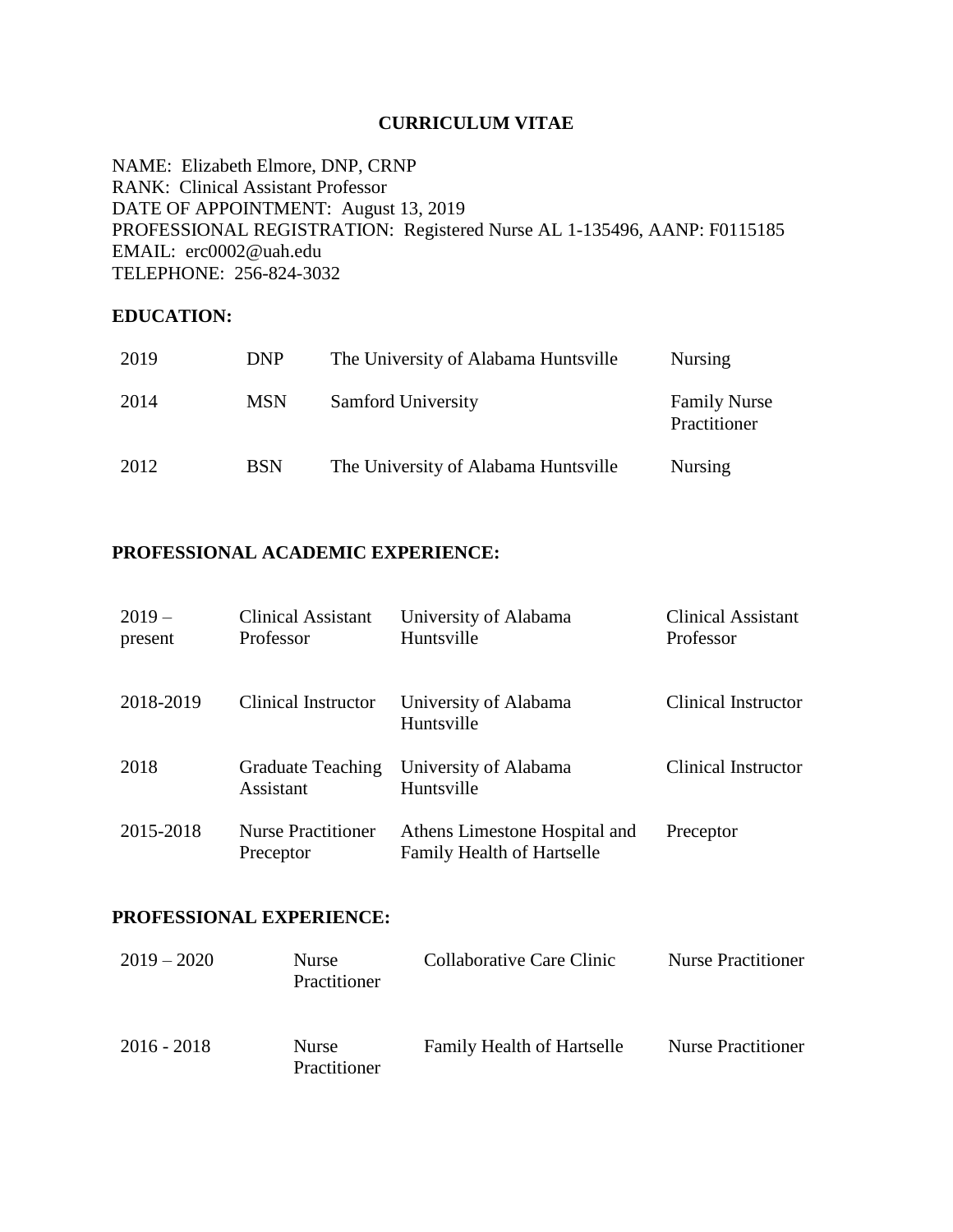| 2015-2016 | <b>Nurse</b><br>Practitioner | Athens Limestone Hospital        | <b>Nurse Practitioner</b>               |
|-----------|------------------------------|----------------------------------|-----------------------------------------|
| 2015      | <b>Nurse</b><br>Practitioner | Cancer Care Center of<br>Decatur | <b>Nurse Practitioner</b>               |
| 2012-2015 | <b>Staff RN</b>              | Decatur Morgan Hospital          | Staff RN and<br><b>Relief Charge RN</b> |

## **SCHOLARSHIP:**

### Presentations:

| 2019            | Elmore, E., Budisalich, K. & Lioce, L. (2019, October) Simulation Using<br>Standardized Patients in Graduate Nursing Education. AlaSim Internationa<br>2019l. Huntsville, Alabama: Alabama Simulation & Modeling |
|-----------------|------------------------------------------------------------------------------------------------------------------------------------------------------------------------------------------------------------------|
| 2019            | Elmore, E. & Lioce, L. (2019, November) Patient Safety Team<br>Engagements. Global Network for Simulation in Healthcare.<br>http://www.gnsh.org/30-minute-weekly-initiative/weekly-challenge/                    |
| <b>SERVICE:</b> |                                                                                                                                                                                                                  |
| College:        |                                                                                                                                                                                                                  |
| 2020            | Member, Exam Soft Superuser                                                                                                                                                                                      |
| 2020            | Member, DNP Intensive Planning Committee                                                                                                                                                                         |
| 2020            | <b>Typhon Administrator</b>                                                                                                                                                                                      |
| 2019            | Member, ETL/SSC University Committee                                                                                                                                                                             |
| 2019            | Member, DNP Paper Task Force                                                                                                                                                                                     |
| 2019            | Member, Graduate Curriculum Committee                                                                                                                                                                            |
| 2018            | Member, Faculty and Staff Sunshine Ad-hoc Committee                                                                                                                                                              |
| 2018            | Member, New Faculty Orientation Ad-hoc Committee                                                                                                                                                                 |